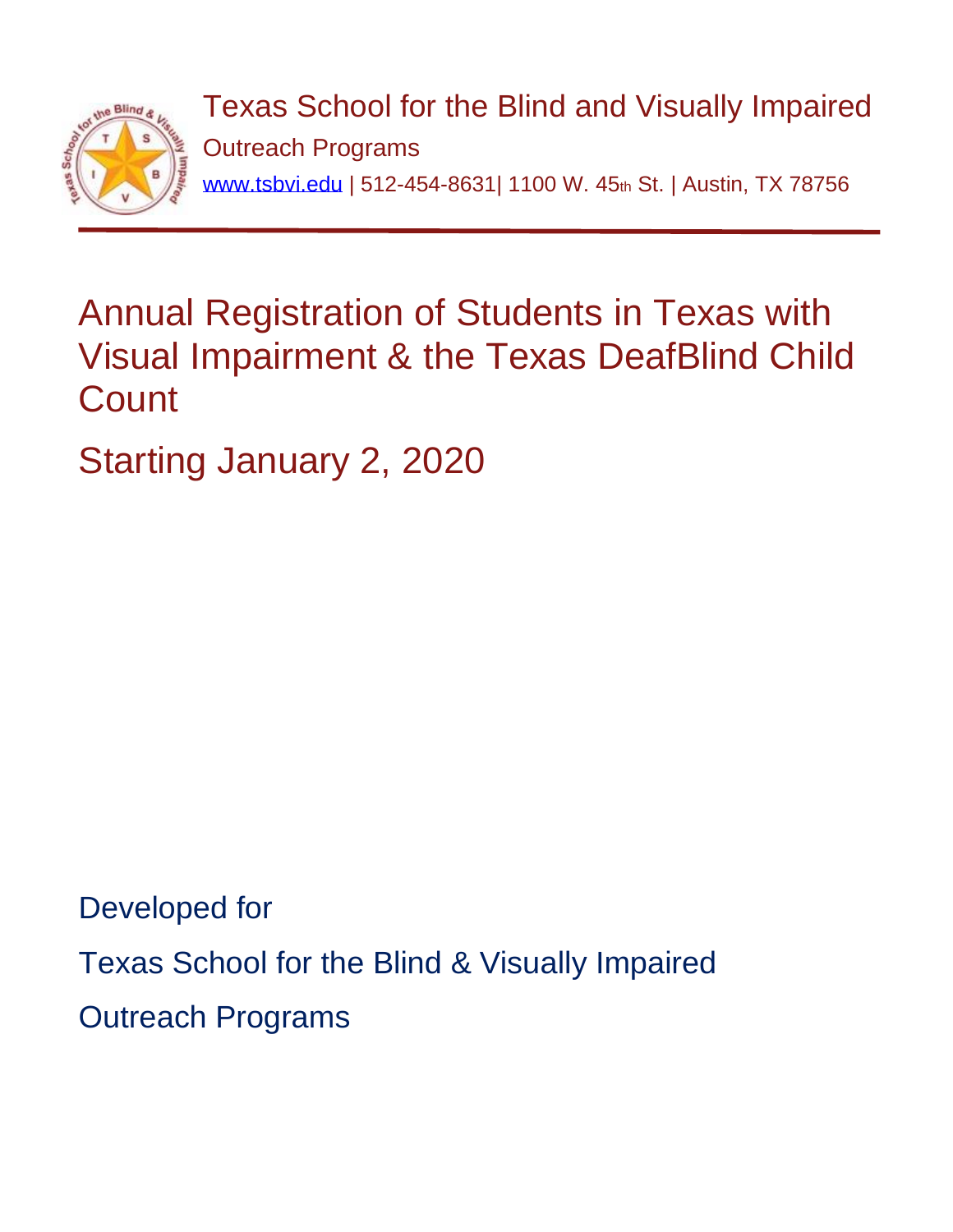# **Chapters**

- What's New in 2020
- Annual Registration of Students in Texas with Visual Impairment
- The Texas DeafBlind Child Count
- Registration of Students with Visual Impairment Receiving Accommodations through Section 504
- The Superintendent's Approval Process
- Final Tips for Everyone

# **What's New in 2020**

- For 504 Registration, several data fields have been brought back to the online form to help gather information that will support statewide planning. Not all information will be available for a student receiving 504 accommodations. Please fill out fields for which you have information and leave the other (optional) fields blank.
	- o Visual Acuity Left and Right (Required)
	- o Level of Vision (Required)
	- o Secondary Reading Medium/Grade Level (Optional)
	- o O&M Services & Evaluation (Optional)
	- o Assistive Technology (Optional)
	- o Statewide Assessment. (Optional)
	- o Also, a text field has been added so that you can comment on your 504 student. (Optional)
- In both the VI Registration and DeafBlind Child Count, last year's data regarding the student's grade level and contact information for the TVI/504 person will be cleared out. This information must be re-entered. The web application will not allow you to close out your count until those fields have been updated.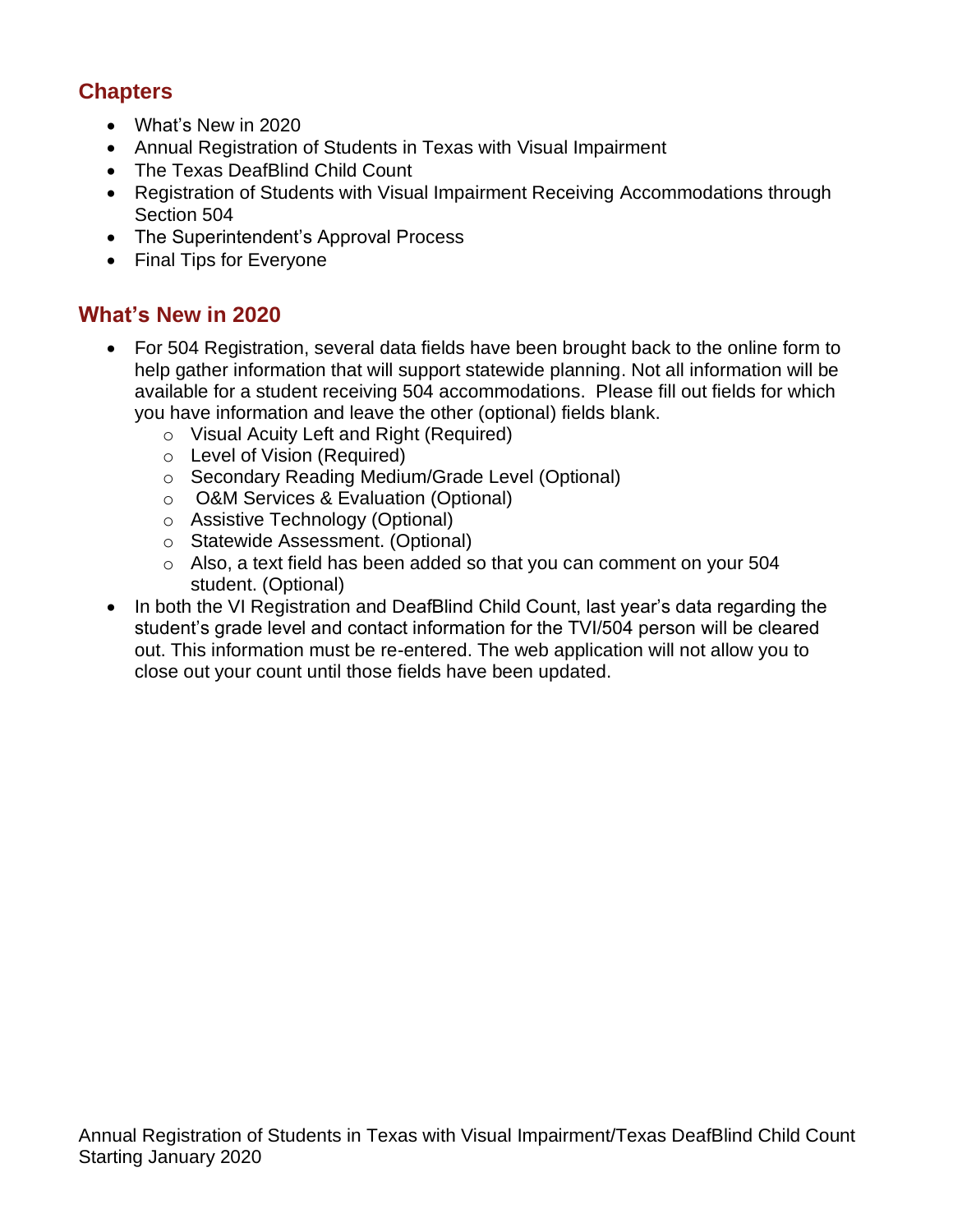# **Annual Registration of Students in Texas with Visual Impairment**

# **Why Participate in Registration of Students in Texas with Visual Impairment?**

- APH quota funds are determined by the number of students registered as being legally blind.
- Each student registered generates about \$382 for the Texas Instructional Materials Center for use in Texas. These registrations in 2019 generated an estimated \$1.9 million to purchase materials for students enrolled in public schools.
- A student must be registered in order to receive books and other materials from Texas State Library and Archives Commission, Talking Book Program.
- Students should be registered in order to qualify for braille and large print textbooks through the Division of Textbook Administration of the Texas Education Agency.
- Registrations qualify students for services available through State Supplemental VI funding for the unique needs of students with visual impairment.
- These student counts help facilitate local, regional, and statewide program planning.

### **What Do You Need to Complete the Annual Registration of Students in Texas with Visual Impairment?**

- Basic demographic information
- Texas Student Data System Unique ID Number. Only the Texas Unique ID is acceptable. The only exceptions are for infants under age 3 and unique situations for transfer students.
- Current eye report
- Etiology of visual disability and other identified disabilities
- Reading media and grade level of textbook used
- Your superintendent's signature
- [Parental consent form.](http://www.tsbvi.edu/images/outreach/consent.pdf) (Also available in [Spanish](https://www.tsbvi.edu/images/outreach/Documents/DBChildCount/ConsentReleaseConfidentialInformation_SP_Final.pdf) and [Vietnamese.](https://www.tsbvi.edu/images/outreach/Documents/DBChildCount/ConsentReleaseConfidentialInformationEN_VIE.pdf))

### **Getting Started with the VI Registration**

- Go to the ["Registration of Students in Texas with Visual Impairment](https://www.tsbvi.edu/texas-students/vi-registration) Online."
- Click on ["VI Registration Login.](https://www.tsbvi.edu/vireg/)" That will take you directly to the login page.
- The login credentials are the six-digit county district number and password.

#### **Passwords**

- Your password is a string of numbers that is also provided in your email notification. The district contact for VI Registration is typically a Teacher of Students with Visual Impairment or Special Education Director. This information was provided by your region's education service center.
- Reminders that include login credentials will be sent periodically until this count is closed.
- Please contact **Brian Sobeck** or your education service center if you need either password resent for your district or charter.

#### **Registration Menu**

- At the top of the registration menu is your District Name, District Number, ESC Region, and District Status.
- As long as District Status is showing "Open" you can make changes to the registration.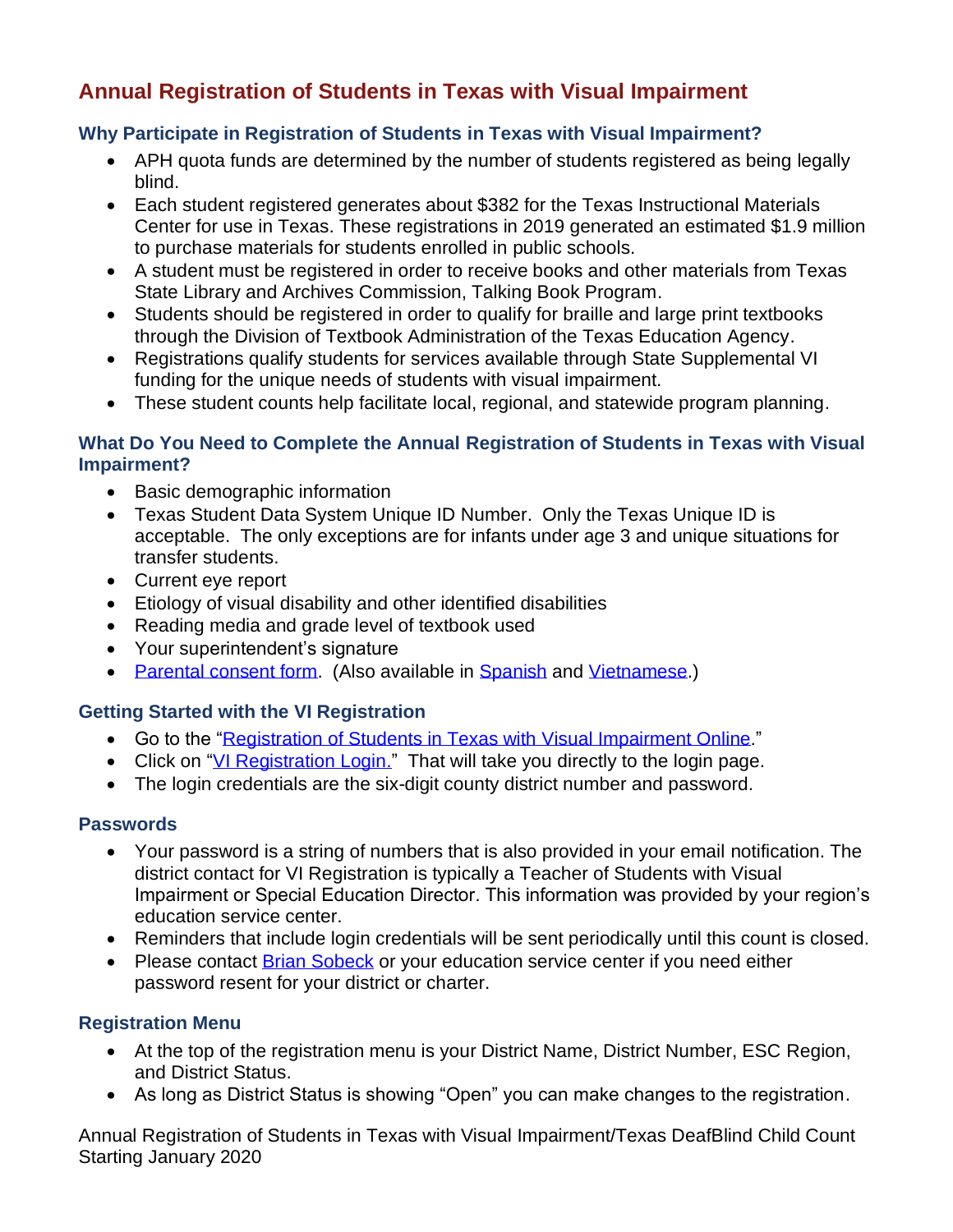• If the District Status is showing "Open" you have not completed the registration.

#### **Student Records**

- This screen shows you a list of students who were on the registration last year.
- Select a student to get the full record to open.
- You now can edit any of the data in the record.
- Please verify all the fields as there have been changes from the previous year.
- Carefully check the family address, the assigned Teacher of Students with Visual Impairment information and note the accurate Statewide Assessment.
- Please also pay special attention to grade level for students who were coded IP or PS last year.
- There is a glossary with definitions for each data point, indicated by a question mark in a blue circle. Please consult that glossary if you have questions on how to fill out a field.

#### **Exceptions for Students without Unique ID Numbers**

- Infants now can be added just using the last four numbers of their Social Security Number without having to call anyone.
- If you have a student without a TX Unique ID who is not an infant, you can still register that student by calling [Brian Sobeck](mailto:sobeckb@tsbvi.edu) at (512) 206-9225.

### **Changes for Existing Students**

- Make sure the Texas Student Data System Unique ID Number is entered for each student. The ten-digit Unique TX ID is required for each child. Children birth through three may still use the last four digits of their Social Security Number if there is no TX ID.
- Verify that grades show only the number (i.e. 01) without the word "grade."
- Primary language of learner is defined as primary language used for instruction. If the child is being instructed at home, language still refers to the language used to instruct the child at home.

#### **Adding a Student**

- If you have new students to add click on "Add Student" to fill in their information.
- *Students who are DeafBlind should be included on this registration.*
- *Students with multiple disabilities that include visual impairment should be included on this registration.*

### **Dropping a Student**

- If a student is no longer being served in this district, click on their name and then click the blue statement at the very bottom of the screen under the "Accept" button.
- The system will drop the student from the registration list and move them to the archive list.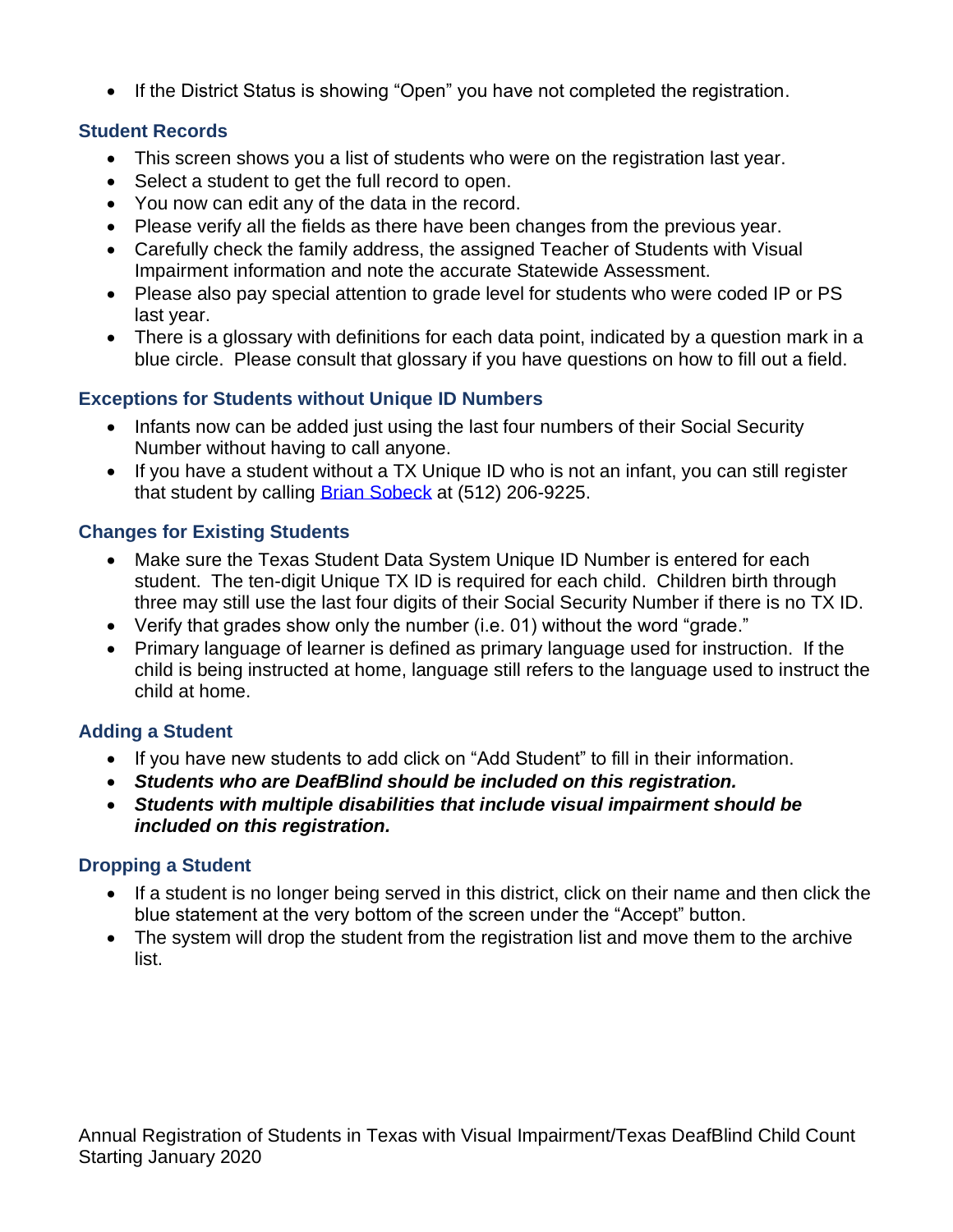## **Choices for Level of Vision**

### **MDB – Meets the Definition of Blindness**

A central visual acuity of 20/200 or less in the better eye with best correction (using the Snellen Chart) or a peripheral field vision no greater than 20 degrees.

### **FDB – Functions at the Definition of Blindness**

Indicates blindness due to brain injury or dysfunction. A student whose visual performance is reduced by a brain injury or dysfunction may be considered blind for educational purposes when visual function meets the definition of blindness as determined by an eye care specialist (ophthalmologist or optometrist) or other medical doctor such as a neurologist. Students in this category have unique visual characteristics often found in conditions referred to as neurological, cortical, or cerebral visual impairment. Even in the case of a non-communicative or nonresponsive student, there must be verification that the student meets the definition of blindness or functions at the definition of blindness.

#### **NLB – Not Legally Blind**

Does not meet the definition of blindness.

#### **Primary and Secondary Reading Medium**

If the student typically reads print, their primary reading medium is visual. For students who read most of their instructional materials in braille, please indicate that as their primary reading medium.

### **Codes Used for Primary Reading Medium (required)**

 $\bullet$  V – Visual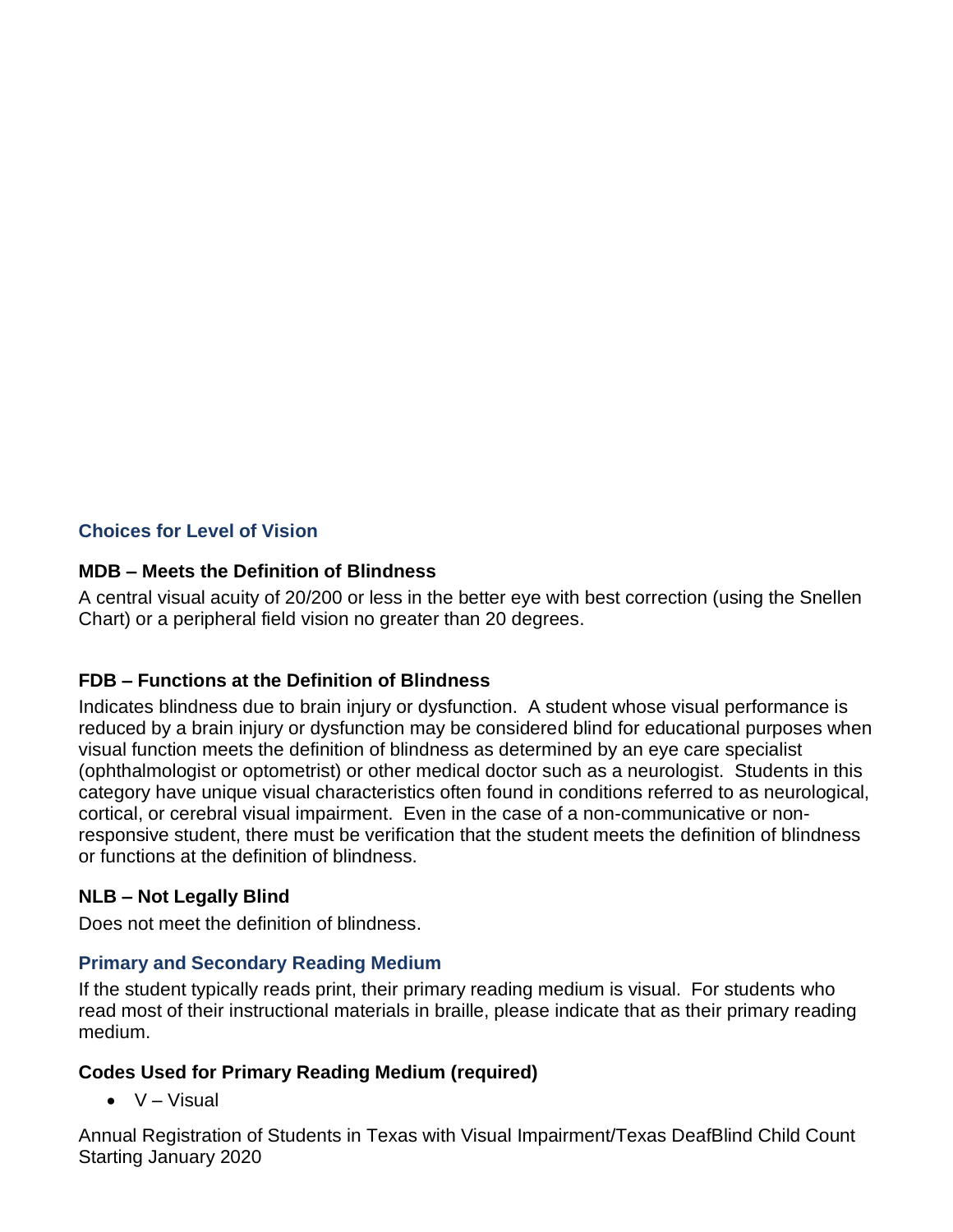- $\bullet$  A Auditory
- B Braille
- N Non-Reader
- PRE Pre-Reader

# **Codes Used for Secondary Reading Medium (required)**

- $\bullet$  V Visual
- $\bullet$  A Auditory
- B Braille
- NA Not Applicable

# **Orientation and Mobility (O&M) Current Evaluation**

Has the student received an evaluation from a Certified Orientation and Mobility Specialist within the last 3 years or has the ARD committee accepted an O&M evaluation as current?

# **Teacher of Students with Visual Impairment Assigned to Student**

Give the name of the specific teacher of students with visual impairment (TVI) meeting the IEP goals for this student. Please do not enter all students from a district under one name if there are multiple TVIs.

## **Last Statewide Assessment Taken**

These fields have changed as options have changed. Please note which assessment the student took most recently. Your choices are the STAAR, STAAR WITH ACCOMMODATIONS, the STAAR Alt 2, or note that this student didn't take statewide assessment due to their age or grade. For students who took the STAAR Alt 2, mark whether it was scored or the student was designated as having NAAR (No authentic academic response).

# **Accept**

#### **If you do not click "Accept" at the bottom of the page after entering each student's information, all of your work will be lost!**

### **Close District Data**

- Once all student information is complete, return to the main menu.
- Click "District Student List Report" and download your data. Multiple formats are available.
- Click "Close All Entry for District" on the left. You must close all entries before the Superintendent can approve a district's registration data.

# **Deadlines**

- The information added should represent a snapshot of the current student body on **January 2, 2020**; or the first day school reconvenes after the winter break.
- The deadline for turning in this information is **January 31, 2020**.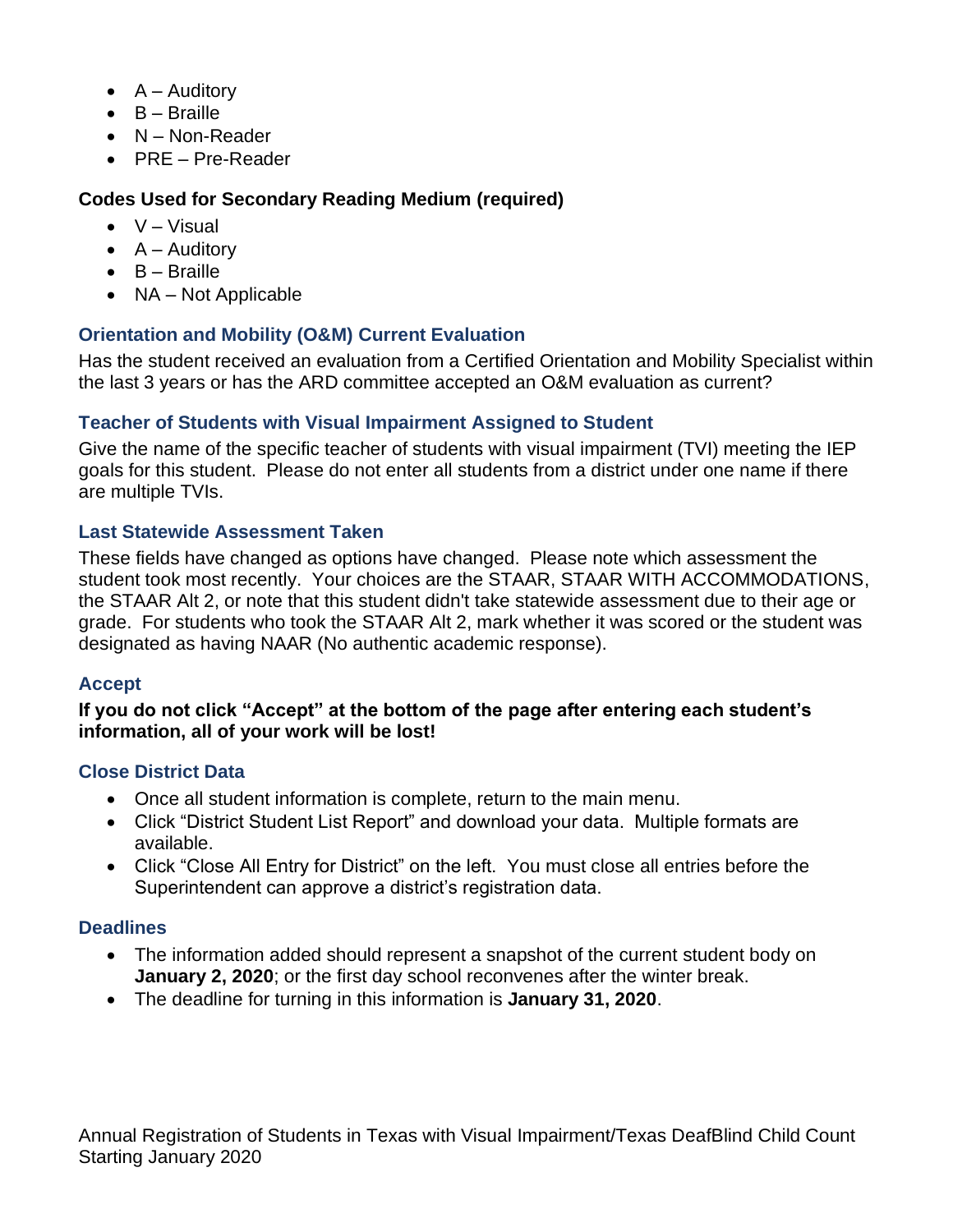# **The Texas DeafBlind Child Count**

## **Why Participate in the Texas DeafBlind Child Count?**

The Texas Education Agency (TEA), Division of Special Education, is required to report annually on individuals, 0-21 years of age, who are DeafBlind in Texas. This report requires a different type of information than the Child Count data mandated under IDEA. Through the DeafBlind Child Count, the Texas Education Agency must annually report:

- the number of children who meet the criteria for being reported on the DeafBlind Child Count served by age, severity, sex, and nature of DeafBlindness; and
- the types of services provided and the setting in which the services are provided.

The DeafBlind Child Count provides information that is used for regional and statewide planning to develop funding and appropriate services for infants, children, and youth who are DeafBlind. This child count report is more inclusive and extensive than the Child Count report done at the end of October that is required under the IDEA. It is important to point out that the federal definition of DeafBlindness is a functional definition. It goes beyond medical and clinical determination of severity of two major sensory deficits and focuses on evidence of need for modification of special education practice.

### **Getting Started with the Texas DeafBlind Child Count**

- Go to the ["About Texas DeafBlind Child Count Page.](https://www.tsbvi.edu/about-deafblind-child-count)"
- Click on ["DeafBlind Child Count Login.](https://www.tsbvi.edu/dbcensus/)" That will take you directly to the login page.
- The login credentials are the six-digit county district number and password.

#### **Passwords**

- Your password is a string of numbers that is also provided in your email notification. The district contact is typically a Teacher of Students with Visual Impairment or Special Education Director. This information was provided by your region's education service center.
- Reminders that include login credentials will be sent periodically until this count is closed.
- Please contact **Brian Sobeck** or your education service center if you need either password resent for your district or charter.

#### **Registration Menu**

- At the top of the registration menu is your District Name, District Number, ESC Region, and District Status.
- As long as District Status is showing "Open" you can make changes to the registration.
- If the District Status is showing "Open" you have not completed the registration.

#### **Student Records**

- Click the Student Records button.
- Click on each student and check that their information is updated and accurate.
- Possible responses are found in drop-down boxes on the student information page.
- Continue for each student.
- Please carefully enter parent information as this may have changed.
- There is a glossary with definitions for each data point, indicated by a question mark in a blue circle. Please consult that glossary if you have questions on how to fill out a field.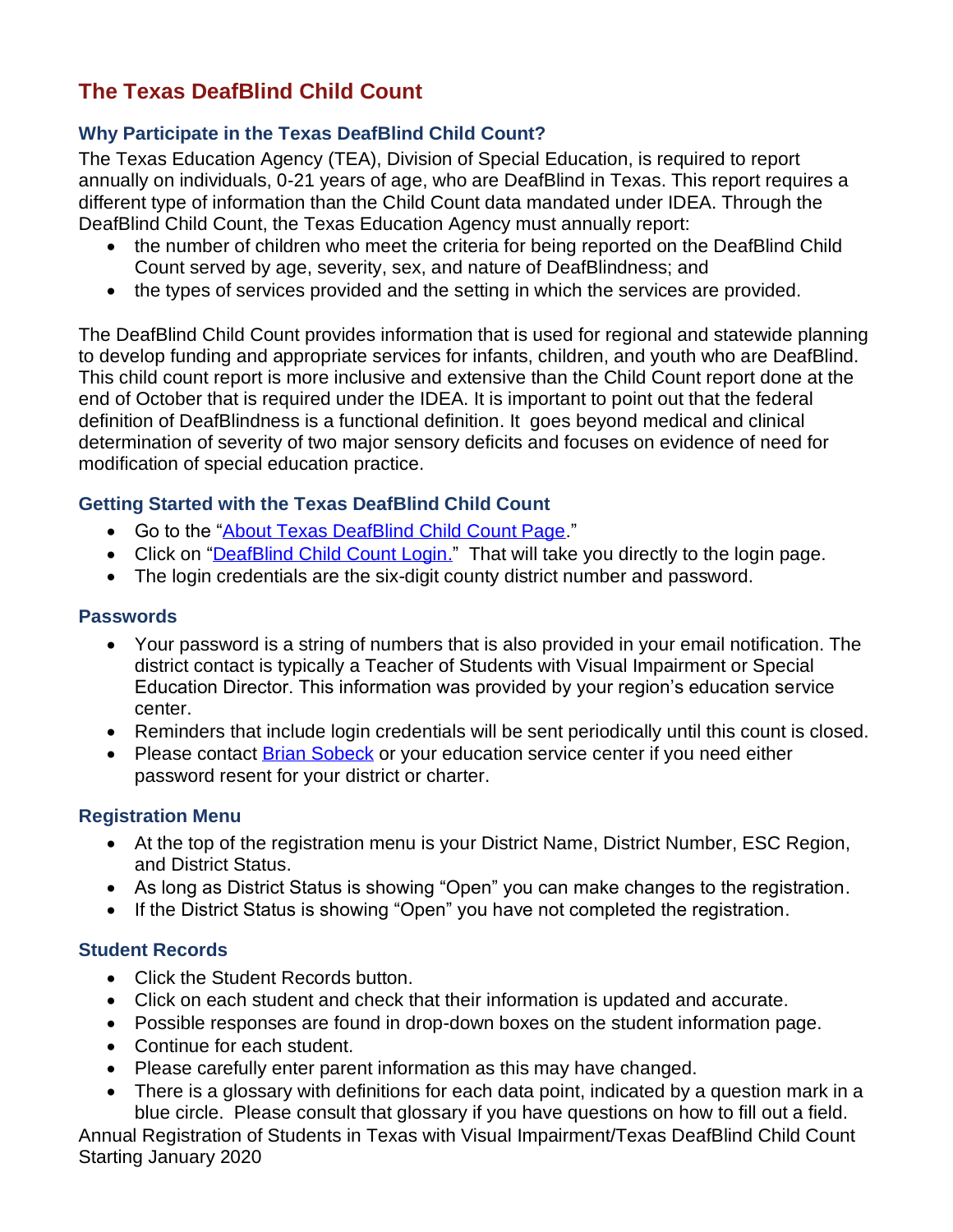### **Exceptions for Students without Unique ID Numbers**

- Infants now can be added just using the last four numbers of their Social Security Number without having to call anyone.
- If you have a student without a TX Unique ID who is not an infant, you can still register that student by calling [Brian Sobeck](mailto:sobeckb@tsbvi.edu) at (512) 206-9225.

## **Adding a Student**

- If you have new students to add click on "Add Student" to fill in their information.
- *Students who are DeafBlind should be included on this registration.*
- *Students with multiple disabilities that include visual impairment and an auditory impairment should be included on this registration.*

#### **Dropping a Student**

- If a student is no longer being served in this district, click on the blue statement at the very bottom of the screen under the "Accept" button.
- The system will drop the student from the 2017 registration list and move them to the archive list.

#### **Accept**

**If you do not click "Accept" at the bottom of the page after entering each student's information, all of your work will be lost!**

### **Close District Data**

- Once all student information is complete, return to the main menu.
- Click "District Student List Report" and download your data. Multiple formats are available.
- Click "Close All Entry for District" on the left. You must close all entries before the Superintendent can approve a district's registration data.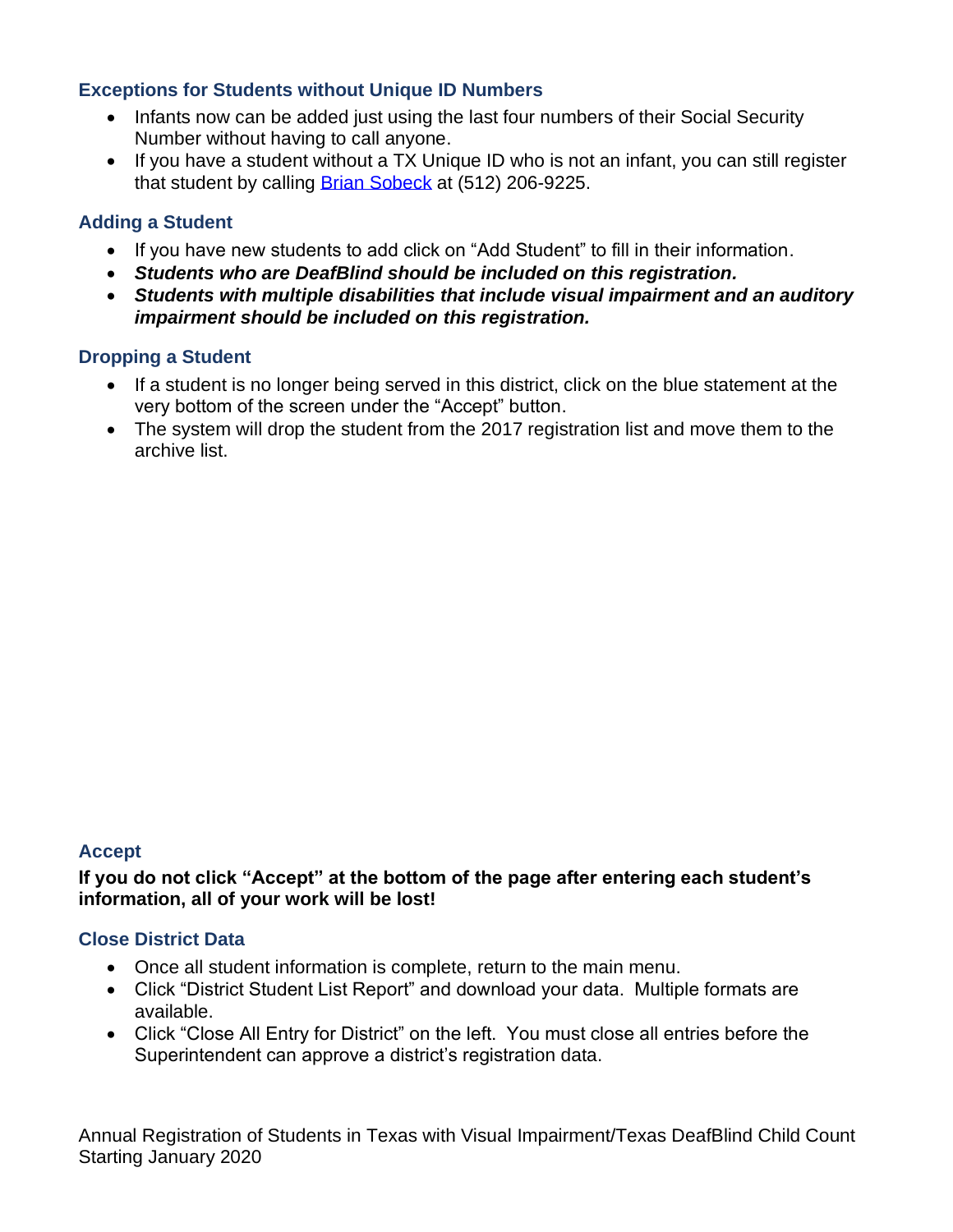#### **Deadlines**

- The information added should represent a snapshot of the current student body on **January 2, 2020**; or the first day school reconvenes after the winter break.
- The deadline for turning in this information is **January 31, 2020**.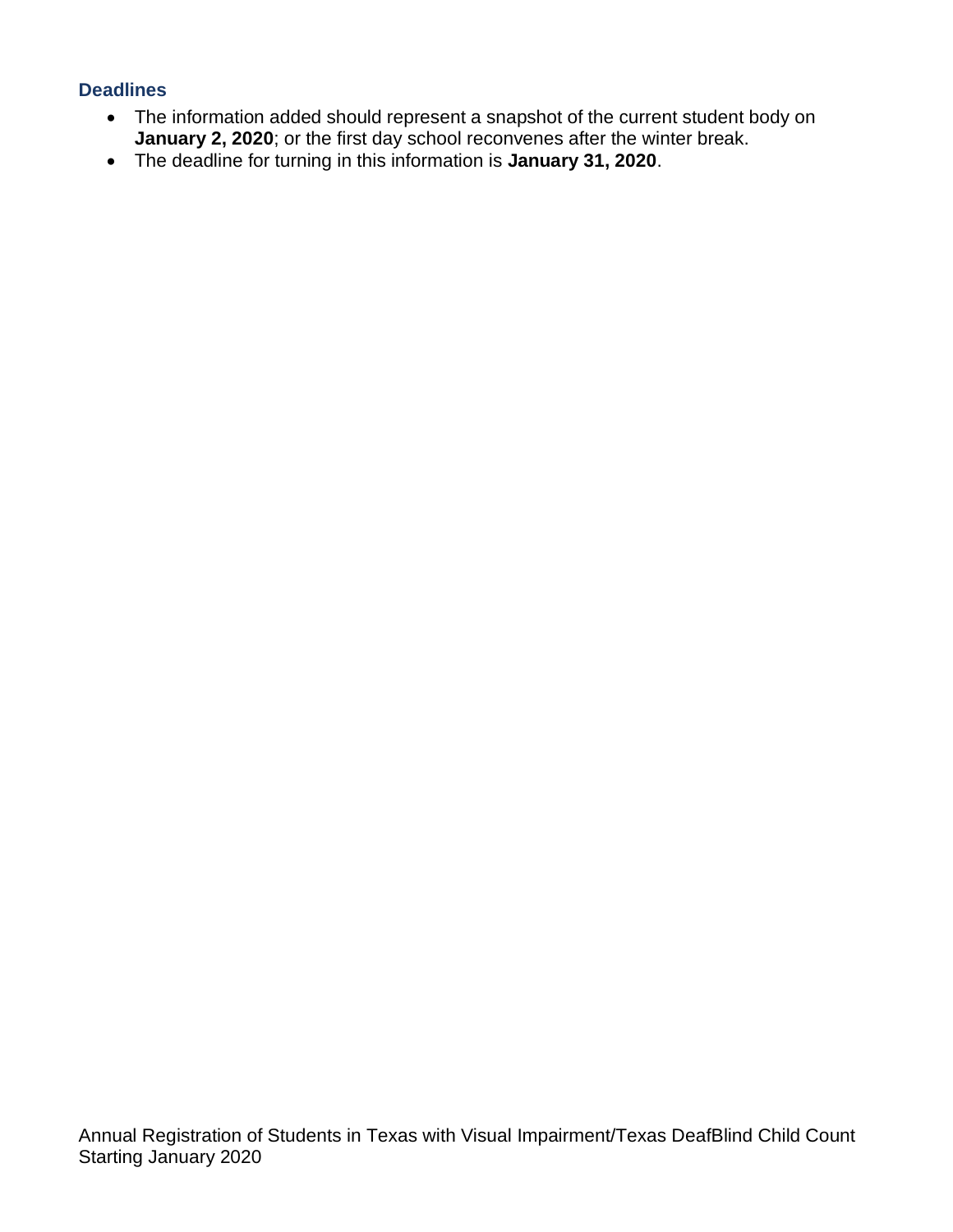# **Registration of Students with Visual Impairment Receiving Accommodations through Section 504**

#### **Section 504 Information**

It is the responsibility of the District 504 Coordinator to identify these students and provide the requested information. Because the student does not receive special education services, it is not the responsibility of a Teacher of Students with Visual Impairment.

Each student should have an eye report on file with the Section 504 Coordinator. The report is not required to be on the State Eye Report form, but must contain the information included on that form.

A copy of the form is available on the ESC 10 [website](https://www.region10.org/r10website/assets/File/eyeexam.pdf) or the HHSC website.

Whatever the 504 Committee has accepted as documentation of visual impairment is acceptable if it meets that eye report criteria. It is the responsibility of the 504 Committee to determine if the eye report is current.

Students included in this registration are eligible to receive Federal Quota materials provided through the American Printing House for the Blind. These materials may be used to provide the accommodations decided on by the 504 Committee.

The Committee Chair may place orders from the APH online ordering system through the Texas Instructional Materials Resource Center at the Texas School for the Blind and Visually Impaired [website.](http://www.tsbvi.edu/)

#### **Getting Started with Section 504 Registration**

- Go to the ["Registration of Students in Texas with Visual Impairment Online.](https://www.tsbvi.edu/texas-students/vi-registration)"
- Click on ["VI Registration Login.](https://www.tsbvi.edu/vireg/)" That will take you directly to the login page.
- The login credentials are the six-digit county district number and password.

#### **Passwords**

- Your password is a string of numbers that is also provided in your email notification. Registering students served under [Section 504](https://www2.ed.gov/about/offices/list/ocr/504faq.html#introduction) is done with a separate password through the VI Registration site. This password is included in your email notification, as well.
- Reminders that include login credentials will be sent periodically until this count is closed
- Please contact **Brian Sobeck** or your education service center if you need either password resent for your district or charter.

### **Registration Menu**

- At the top of the registration menu is your District Name, District Number, ESC Region, and District Status.
- As long as District Status is showing "Open" you can make changes to the registration.
- If the District Status is showing "Open" you have not completed the registration.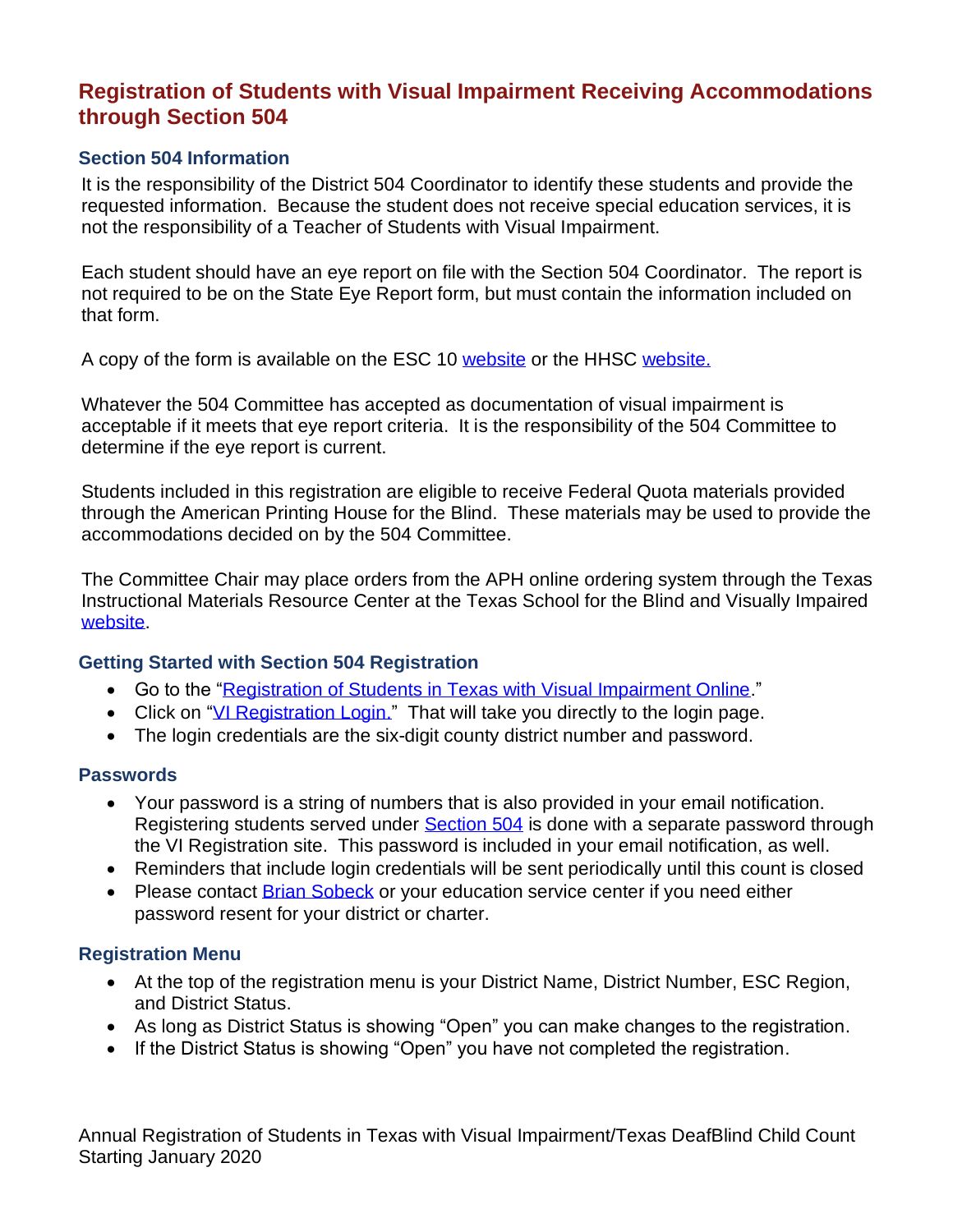**There are a variety of Action Buttons:**

- **Student Records** takes you to a list of students who were on the registration last year.
- **Add Student** allows you to add a student from this page.
- **Close All VI Reg Entry For District** changes the district status from "Open" to "Closed."
- **District Student List Report** allows you to create and print two different kinds of lists of students currently on the registration in your district.
- **Glossary** takes you to definitions of the various terms used in the registration data fields
- There are directions in the main body of the page for how to edit existing students.

## **Adding a Student**

• If you have new students to add click on "Add Student" to fill in their information.

## **Dropping a Student**

- If a student is no longer being served in this district, click on the blue statement at the very bottom of the screen under the "Accept" button.
- The system will drop the student from the registration list and move them to the archive list.

## **Accept**

**If you do not click "Accept" at the bottom of the page after entering each student's information, all of your work will be lost!**

# **Close District Data**

- Once all student information is complete, return to the main menu.
- Click "District Student List Report" and download your data. Multiple formats are available.
- Click "Close All Entry for District" on the left. You must close all entries before the Superintendent can approve a district's registration data.

### **Deadlines**

- The information added should represent a snapshot of the current student body on **January 2, 2020**; or the first day school reconvenes after the winter break.
- The deadline for turning in this information is **January 31, 2020**.